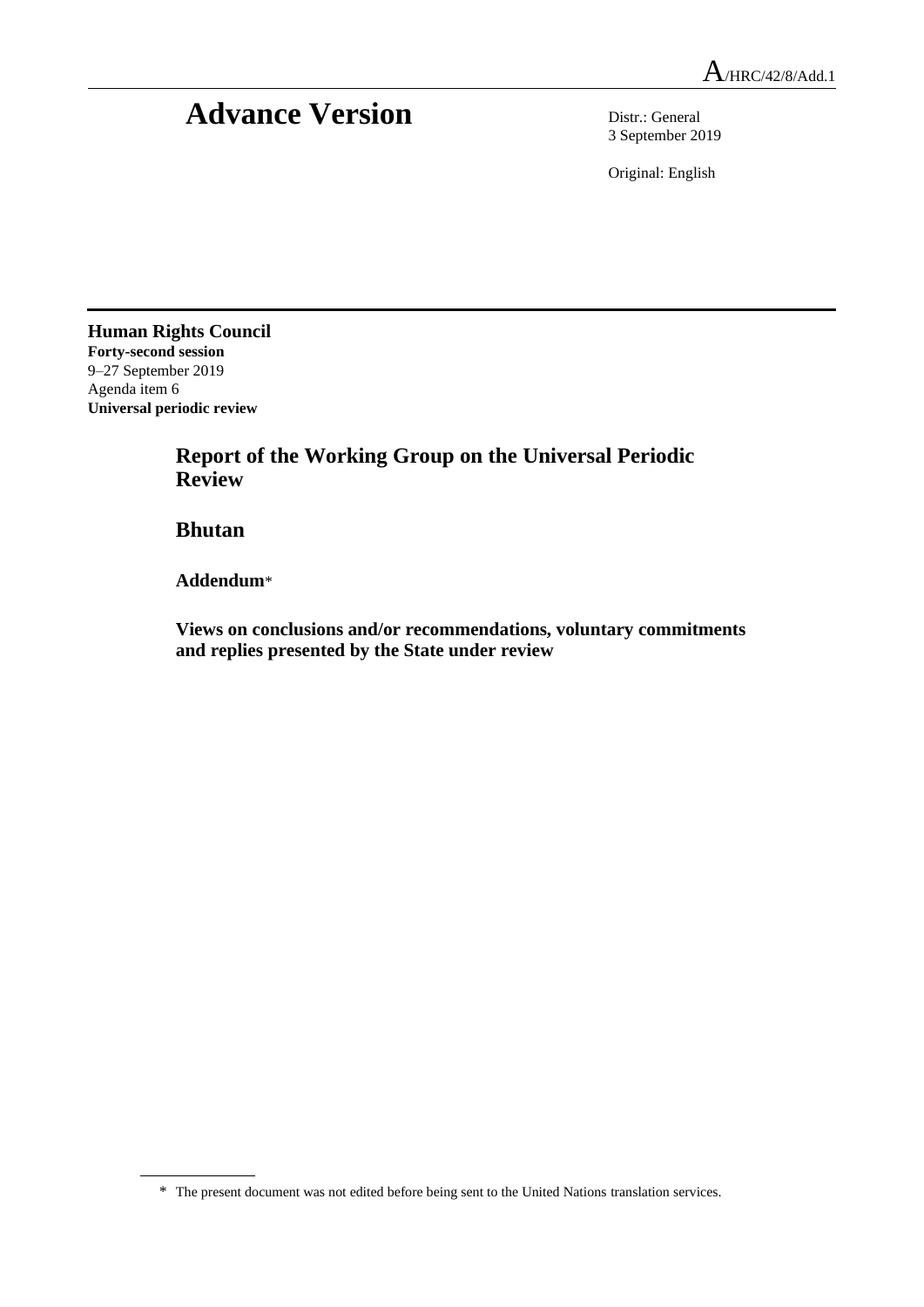1. The Royal Government of Bhutan attaches high importance to the universal periodic review in promoting and protecting human rights around the world. Bhutan is fully committed to the UPR mechanism. The Constitution of the Kingdom of Bhutan guarantees all the fundamental rights, liberties and freedoms to the people of Bhutan.

2. During the 33rd session of the UPR Working Group in May 2019, Bhutan received a total of 220 recommendations from the United Nations Member States. The Royal Government accepted 149 recommendations and deferred 71 recommendations for further review. The Royal Government undertook thorough review of the deferred recommendations through consultations with all the government agencies and relevant stakeholders. After careful consideration of national laws, national interests, resource availability and preparedness, the Royal Government has accepted eight (08) recommendations out of the 71 deferred recommendations. Accordingly, sixty-three (63) recommendations have been noted. The positions of the Royal Government on the noted recommendations are listed as below:

| SI No. | Recommendation                                                                                              | Position | Responses                                                                                                                                                                                                                                                                                                                                                                                                                                                                                                                                                                                                                                                                                                                                                                                                                                                                                                                                                                                                                                                                                                                                                                                                                                                                                                                                               |
|--------|-------------------------------------------------------------------------------------------------------------|----------|---------------------------------------------------------------------------------------------------------------------------------------------------------------------------------------------------------------------------------------------------------------------------------------------------------------------------------------------------------------------------------------------------------------------------------------------------------------------------------------------------------------------------------------------------------------------------------------------------------------------------------------------------------------------------------------------------------------------------------------------------------------------------------------------------------------------------------------------------------------------------------------------------------------------------------------------------------------------------------------------------------------------------------------------------------------------------------------------------------------------------------------------------------------------------------------------------------------------------------------------------------------------------------------------------------------------------------------------------------|
| I.     | 158.1-158.34<br>Accession/ratification<br>of core international<br>human rights<br>treaties/conventions.    | Noted    | It is the view of the Royal Government that, in order to give<br>meaningful effect to any international obligations such as<br>those arising from international treaties, we must first build<br>the necessary legal, political and social institutions. The<br>Royal Government is also constrained by the lack of<br>adequate financial resources and technical capacity to meet<br>various obligations of the treaties/conventions. Therefore,<br>accession to the remaining human rights treaties will be<br>considered upon thorough study and consultation among<br>national stakeholders, based on national needs, priorities<br>and capabilities. Of utmost importance is the level of<br>national preparedness to assume new international<br>obligations. In view of this, the Royal Government has put<br>in place the Rules of Procedure on treaty making in 2016 as<br>a basis for ratification and/or accession to international<br>conventions. The Royal Government is committed to<br>gradually accede to the remaining human rights instruments<br>depending on resource availability and capacity building.<br>We are happy to report that the national interest analysis on<br>ratifying the CRPD has been submitted to the Government<br>for consideration and we are hopeful that it will be<br>considered in the next few years. |
| П.     | 158.35-158.36<br>Invitation al all special<br>procedures mandate<br>holders of the Human<br>Rights Council. | Noted    | The Royal Government of Bhutan is committed to engaging<br>with United Nations human rights mechanisms and will<br>continue to host visits by special procedures mandate<br>holders whenever possible. In that light, the Royal<br>Government welcomed the visit by the Special Rapporteur<br>on the Right to Education from 24th May - 4th June 2014<br>and the visit by the Working Group on Arbitrary<br>Detention(WGAD) from 14th - 24th January 2019.<br>However, extending invitation to all special procedures<br>mandate holders of the Human Rights Council will be a<br>challenge for the Royal Government on the account of its<br>capacity, national priorities, resource constraints and the<br>need for adequate preparation. Consequently, such visits<br>will be considered on a case by case basis to ensure<br>constructive engagement.                                                                                                                                                                                                                                                                                                                                                                                                                                                                                               |
| Ш.     | 158.37<br>"Review the Penal<br>Code, the Child Care                                                         | Noted    | Bhutan takes note of the recommendations on prohibition of<br>corporal punishment in all settings through enactment of<br>law or legislative reform. Section 23 of the Child Care and<br>Protection Act of Bhutan 2011 clearly states that 'The use of                                                                                                                                                                                                                                                                                                                                                                                                                                                                                                                                                                                                                                                                                                                                                                                                                                                                                                                                                                                                                                                                                                  |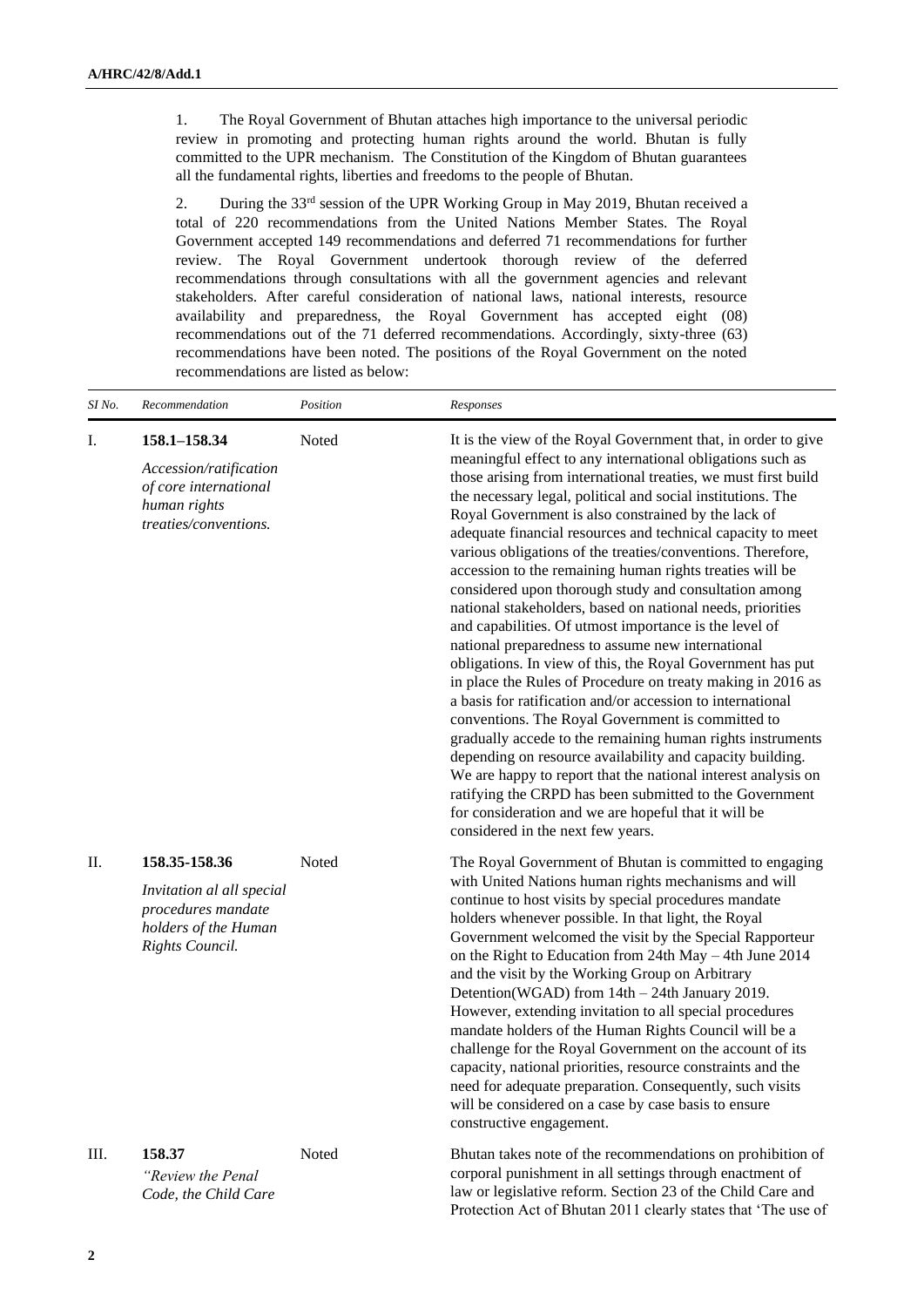| SI No. | Recommendation                                                                                                                                                                                                                                                                                                                                                                               | Position                        | Responses                                                                                                                                                                                                                                                                                                                                                                                                                                                                                                                                                                                                                                                                                                                                                                                                                                                                                                                                                                                                                              |
|--------|----------------------------------------------------------------------------------------------------------------------------------------------------------------------------------------------------------------------------------------------------------------------------------------------------------------------------------------------------------------------------------------------|---------------------------------|----------------------------------------------------------------------------------------------------------------------------------------------------------------------------------------------------------------------------------------------------------------------------------------------------------------------------------------------------------------------------------------------------------------------------------------------------------------------------------------------------------------------------------------------------------------------------------------------------------------------------------------------------------------------------------------------------------------------------------------------------------------------------------------------------------------------------------------------------------------------------------------------------------------------------------------------------------------------------------------------------------------------------------------|
|        | and Protection Act, the<br>Child Adoption Act and<br>the Domestic Violence<br>Prevention Act in order<br>to prohibit all forms of<br>corporal punishment in<br>all settings"<br>(Mexico)                                                                                                                                                                                                     |                                 | restraint or force shall never be used as a means of<br>punishment". The Ministry of Education (MoE) adopted<br>the resolution of banning the use of corporal punishment<br>during the 11th National Education Conference in 2008.<br>The National Education Policy 2018 (draft) also reinforces<br>this resolution stating that schools shall practice proactive<br>and positive forms of behavioural management. In addition,<br>the policy also states that the use of restraint or force shall<br>never be used as a means of corrective measure or<br>punishment', which is consistent with the Child Care and<br>Protection Act of Bhutan 2011. The Ministry also has<br>introduced the Mindfulness & Emotional Intelligence and<br>Helping Skills program in July 2019 to build the<br>competencies of teachers in understanding the children<br>under their care in the school setting. In view of the above,<br>the Royal Government does not feel the need to pursue<br>legislative reforms or enactment of new legislation. |
| IV.    | 158.38<br>"Decriminalize same-<br>sex sexual conduct<br>between consenting<br><i>adults</i> (Belgium);<br>Decriminalize same-sex<br>sexual conduct among<br>consenting adults"<br>(France)                                                                                                                                                                                                   | All recommendations<br>accepted | Bhutan accepts all recommendations from 158.38 to<br>158.44 in view of the amendment of sections 213 and 214 of<br>the Penal Code of Bhutan by the National Assembly of<br>Bhutan.                                                                                                                                                                                                                                                                                                                                                                                                                                                                                                                                                                                                                                                                                                                                                                                                                                                     |
|        |                                                                                                                                                                                                                                                                                                                                                                                              |                                 |                                                                                                                                                                                                                                                                                                                                                                                                                                                                                                                                                                                                                                                                                                                                                                                                                                                                                                                                                                                                                                        |
|        | 158.39<br>Revoke the provision on<br>sodomy in sections 213<br>and 214 of the Penal<br>Code, which<br>criminalizes same-sex<br>conduct (Netherlands);                                                                                                                                                                                                                                        |                                 |                                                                                                                                                                                                                                                                                                                                                                                                                                                                                                                                                                                                                                                                                                                                                                                                                                                                                                                                                                                                                                        |
|        | / Repeal sections 213<br>and 214, which prohibit<br>homosexual acts, from<br>its Penal Code<br>(Switzerland);/<br>Decriminalize same-sex<br>sexual conduct between<br>consenting adults by<br>amending sections 213<br>and 214 of the Penal<br>Code (Canada);/<br>Revoke section 213 of<br>the Penal Code<br>$(Cyprus)$ ;/<br>Decriminalize<br>consensual same-sex<br>conduct by revoking or |                                 |                                                                                                                                                                                                                                                                                                                                                                                                                                                                                                                                                                                                                                                                                                                                                                                                                                                                                                                                                                                                                                        |

*amending sections 213 and 214 of the Penal Code* (Germany)*;/ Decriminalize consensual same-sex acts by either* 

**3**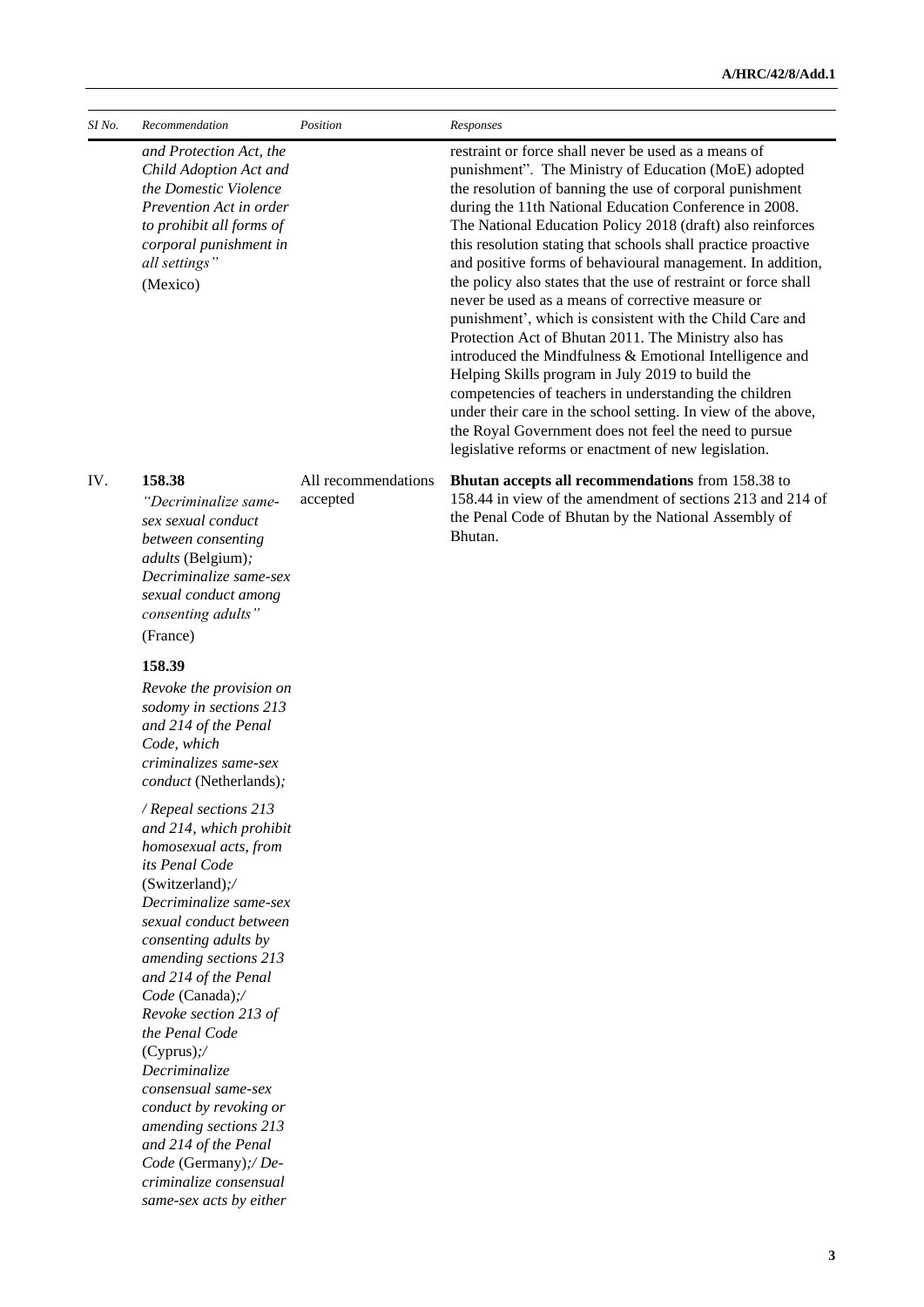| SI No. | Recommendation                                                                                                                                                                                                                                 | Position | Responses |
|--------|------------------------------------------------------------------------------------------------------------------------------------------------------------------------------------------------------------------------------------------------|----------|-----------|
|        | revoking or amending<br>sections 213 and 214 of<br>the Penal Code<br>$(Iceland);/De-$<br>criminalize consensual<br>same-sex conduct by<br>repealing or amending<br>sections 213 and 214 of<br>the Penal Code of<br>Bhutan (Ireland)            |          |           |
|        | 158.40                                                                                                                                                                                                                                         |          |           |
|        | "Repeal legislation that<br>criminalizes same-sex<br>sexual conduct, and<br>institute the recognition<br>of non-discrimination<br>based on sexual<br>orientation, identity or<br>expression of gender or<br>sexual characteristics"<br>(Spain) |          |           |
|        |                                                                                                                                                                                                                                                |          |           |
|        | 158.41<br>"Introduce reforms to<br>the Criminal Code to<br>decriminalize<br>consensual same-sex<br>relations as an<br>essential step for the<br>acceptance of sexual<br>diversity in the<br>country" (Uruguay)                                 |          |           |
|        | 158.42                                                                                                                                                                                                                                         |          |           |
|        | "Amend provisions of<br>the Penal Code that are<br>discriminatory, and<br>that penalize relations<br>between persons of the<br>same sex" (Argentina)                                                                                           |          |           |
|        | 158.43                                                                                                                                                                                                                                         |          |           |
|        | "Continue to<br>implement legislative<br>reforms to<br>decriminalize<br>consensual same-sex<br>sexual conduct"<br>(Australia)                                                                                                                  |          |           |

# **158.44**

*"Repeal criminal provisions that sanction consensual sexual relations between adults of the same sex, and combat*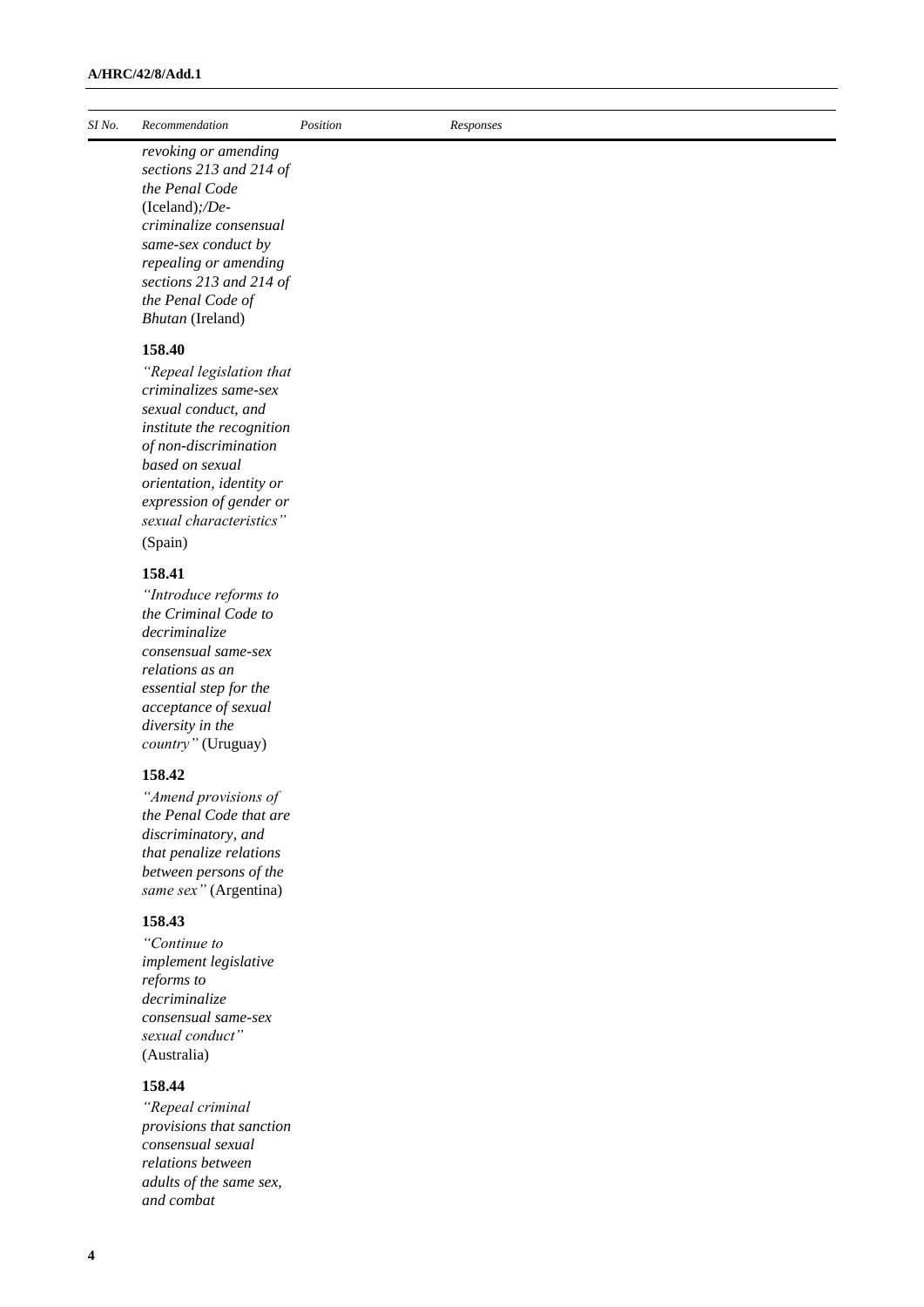#### **A/HRC/42/8/Add.1**

| SI No. | Recommendation                                                                                                                                                                                                                               | Position | Responses                                                                                                                                                                                                                                                                                                                                                                                                                                                |
|--------|----------------------------------------------------------------------------------------------------------------------------------------------------------------------------------------------------------------------------------------------|----------|----------------------------------------------------------------------------------------------------------------------------------------------------------------------------------------------------------------------------------------------------------------------------------------------------------------------------------------------------------------------------------------------------------------------------------------------------------|
|        | discrimination against<br>people based on their<br>sexual orientation or<br>gender identity"<br>(Chile)                                                                                                                                      |          |                                                                                                                                                                                                                                                                                                                                                                                                                                                          |
| V.     | 158.45<br>"Decriminalize<br>abortion and take<br>measures to ensure that<br>all women have access<br>to legal abortion and<br>high-quality post-<br>abortion services"<br>(Iceland)                                                          | Noted    | As per the Penal Code of Bhutan, abortion is legal if the<br>pregnancy is a result of rape, incest or when the mother is of<br>unsound mental condition or to save the mother's life. To<br>guide the health workers in the complications of abortion, a<br>"Guideline for Health Workers on Management of<br>Complications of Abortion" is also in place to serve the<br>purpose. However, full legalization of abortion is not under<br>consideration. |
| VI.    | 158.46<br>"Consider establishing<br>a national human rights<br><i>institution in</i><br>accordance with the<br>Paris Principles<br>(Tunisia);/Consider<br>establishing an<br>independent national<br>human rights<br>institution"<br>(Nepal) | Noted    | Bhutan takes note of this recommendation. The Royal<br>Government will study different options that may be best<br>suited for the country taking into considerations the need<br>and national state of preparedness.                                                                                                                                                                                                                                     |
|        | 158.47<br>"Take steps to set up a<br>national human rights<br>institution compliant<br>with the Paris<br>Principles" (Ukraine)                                                                                                               |          |                                                                                                                                                                                                                                                                                                                                                                                                                                                          |
|        | 158.48<br>"Establish an<br>independent national<br>human rights institution<br>with a wide-ranging<br>mandate and in line<br>with the Paris<br>Principles"<br>(Seychelles)                                                                   |          |                                                                                                                                                                                                                                                                                                                                                                                                                                                          |
|        | 158.49<br>"Establish a National<br>Human Rights<br>Institution in<br>compliance with the<br>Paris Principles<br>(Australia);/Establish<br>a national human rights<br><i>institution in</i><br>accordance with the<br>Paris Principles"       |          |                                                                                                                                                                                                                                                                                                                                                                                                                                                          |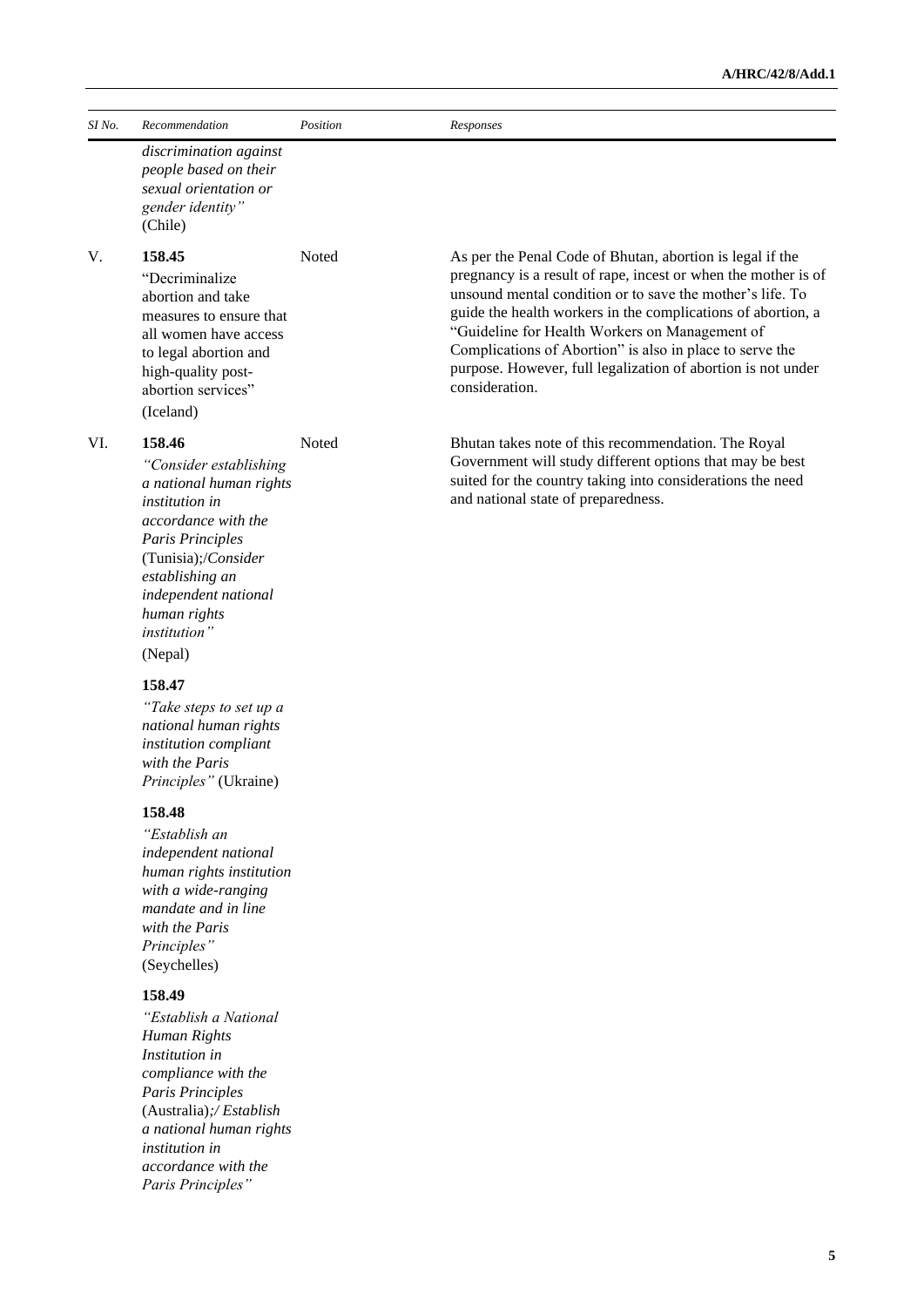| SI No. | Recommendation                                                                                                                                                                                                                                                                                             | Position | Responses                                                                                                                                                                                                                                                                                                                                                                                                                                                                                                                                                                       |
|--------|------------------------------------------------------------------------------------------------------------------------------------------------------------------------------------------------------------------------------------------------------------------------------------------------------------|----------|---------------------------------------------------------------------------------------------------------------------------------------------------------------------------------------------------------------------------------------------------------------------------------------------------------------------------------------------------------------------------------------------------------------------------------------------------------------------------------------------------------------------------------------------------------------------------------|
|        | (Indonesia)                                                                                                                                                                                                                                                                                                |          |                                                                                                                                                                                                                                                                                                                                                                                                                                                                                                                                                                                 |
| VII.   | 158.50<br>"Continue measures to<br>eradicate<br>discrimination against<br>children of Nepalese<br>ethnic origin,<br>particularly with<br>regard to their access<br>to education and<br>citizenship"<br>(Peru)                                                                                              | Noted    | All Bhutanese citizens, regardless of their ethnic origin,<br>enjoy equal rights and access to social services under the<br>Constitution. Provision of free education up to higher<br>secondary and access to higher education based on merit are<br>enshrined in Articles $9(15)$ and 16 of the Constitution.<br>Therefore, there is no discrimination on the basis of<br>ethnicity for access to education and citizenship.                                                                                                                                                   |
| VIII.  | 158.51<br>"Amend anti-<br>discrimination laws to<br><i>include discrimination</i><br>based on sexual<br>orientation, gender<br>identity and expression<br>and sex<br><i>characteristics</i> "<br>(Iceland)                                                                                                 | Accepted |                                                                                                                                                                                                                                                                                                                                                                                                                                                                                                                                                                                 |
| IX.    | 158.52<br>"Enable greater<br><i>inclusion</i> and<br>participation of women,<br>children, persons with<br>disabilities, and<br>indigenous and other<br>marginalized<br>communities in<br>devising holistic<br>strategies towards<br>managing climate<br>change and its impact<br>on livelihoods"<br>(Fiji) | Noted    | The Royal Government of Bhutan is finalizing national<br>climate change policy which sets the direction of domestic<br>climate actions with positive impacts at the global scale.<br>This policy document is formulated based on the intensive<br>stakeholder consultations in the country. As a result, the<br>policy provides strategic space to ensure that<br>implementation of climate actions addresses concerns of the<br>vulnerable groups in the country. The consideration of<br>vulnerable group in the policy document adequately<br>addresses the recommendations. |
| Χ.     | 158.53<br>"Pursue legislative<br>reform efforts to<br>completely prohibit<br>corporal punishment in<br>all contexts,<br>particularly in the<br>home and at school"<br>(Algeria)                                                                                                                            | Noted    | Please refer recommendation 158.37.                                                                                                                                                                                                                                                                                                                                                                                                                                                                                                                                             |

## **158.54**

*"Invest more efforts to ensure the unequivocal prohibition of corporal punishment against children in all settings*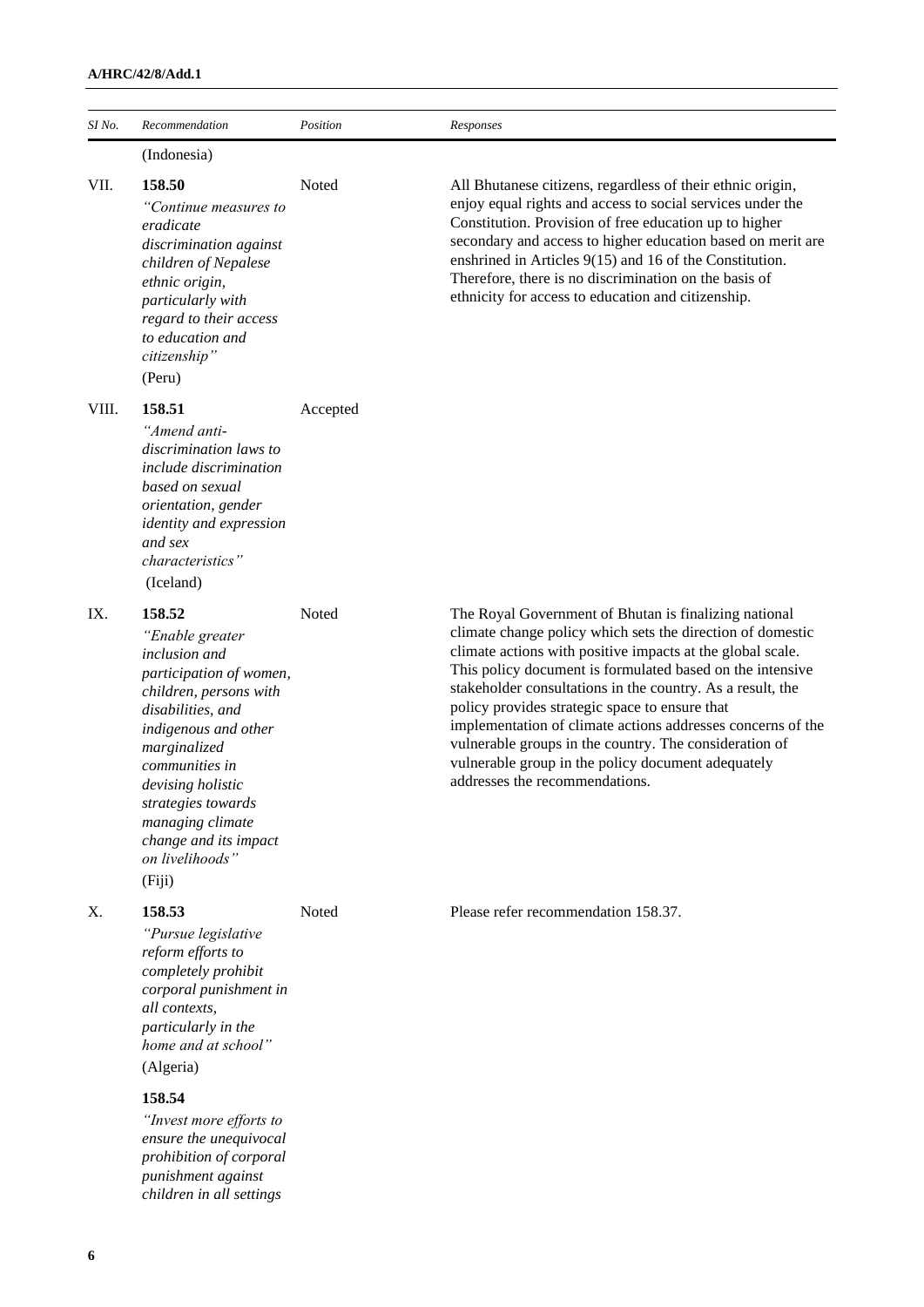*SI No. Recommendation Position Responses*

*by law, including at home and in schools"*  (Croatia)

#### **158.55**

*"Prohibit corporal punishment of children in all settings, including the home and schools, and take all measures to enforce this prohibition in practice"* (Iceland)

#### **158.56**

*"Enact legislation to explicitly prohibit corporal punishment of all children in all settings"* (Austria)

XI. **158.57** 

*"Develop a new national action plan for combating trafficking in persons, which includes the ratification of the United Nations Convention against Transnational Organized Crime"* (United Kingdom of Great Britain and Northern Ireland)

#### XII. **158.58**

*"Review the registration system for religious organizations to ensure that registration is not a prerequisite for exercising the right to freedom of religion or belief"* (Netherlands)

### **158.59**

*"Amend the Law on Religious Organizations to protect the free practice of religion and the ability of religious organizations to obtain* 

Noted The Royal Government of Bhutan is working towards a National Action Plan on combating trafficking in persons. A SOP for a multi-sectoral Response to Address Trafficking in Persons is in place. The Royal Government in collaboration with UNODC is enhancing its capacity to address TIP related issues in Bhutan. However, the ratification of the United Nations Convention against Transnational Organized Crime will be considered based on national need and state of preparedness. Therefore, the Royal Government takes note of this recommendation for future consideration.

Noted The Royal Government of Bhutan is fully committed to protecting and promoting fundamental rights and freedom of its people, as enshrined in the Constitution of the country. The right to freedom of thought and religion is protected by Article 7, section 4 of the Constitution. The second sentence of Article 7, section 4 stating that, *"No person shall be compelled to belong to another faith by means of coercion or inducement"* is recognition that the right to freedom of thought and religion of one person entails equal right to freedom of thought and religion of another person.

> All persons are entitled to the same right to freedom under the Constitution. One's right is not superior to others, and freedom of one person cannot be invaded by others. We believe that the change of faith should come through internal evolution and not through external inducement. Accordingly, inducement to entice an individual to subscribe to another faith is tantamount to infringement and violation of individual's right to freedom of religion.

Therefore, the spirit and intention of Article 7, section 4 of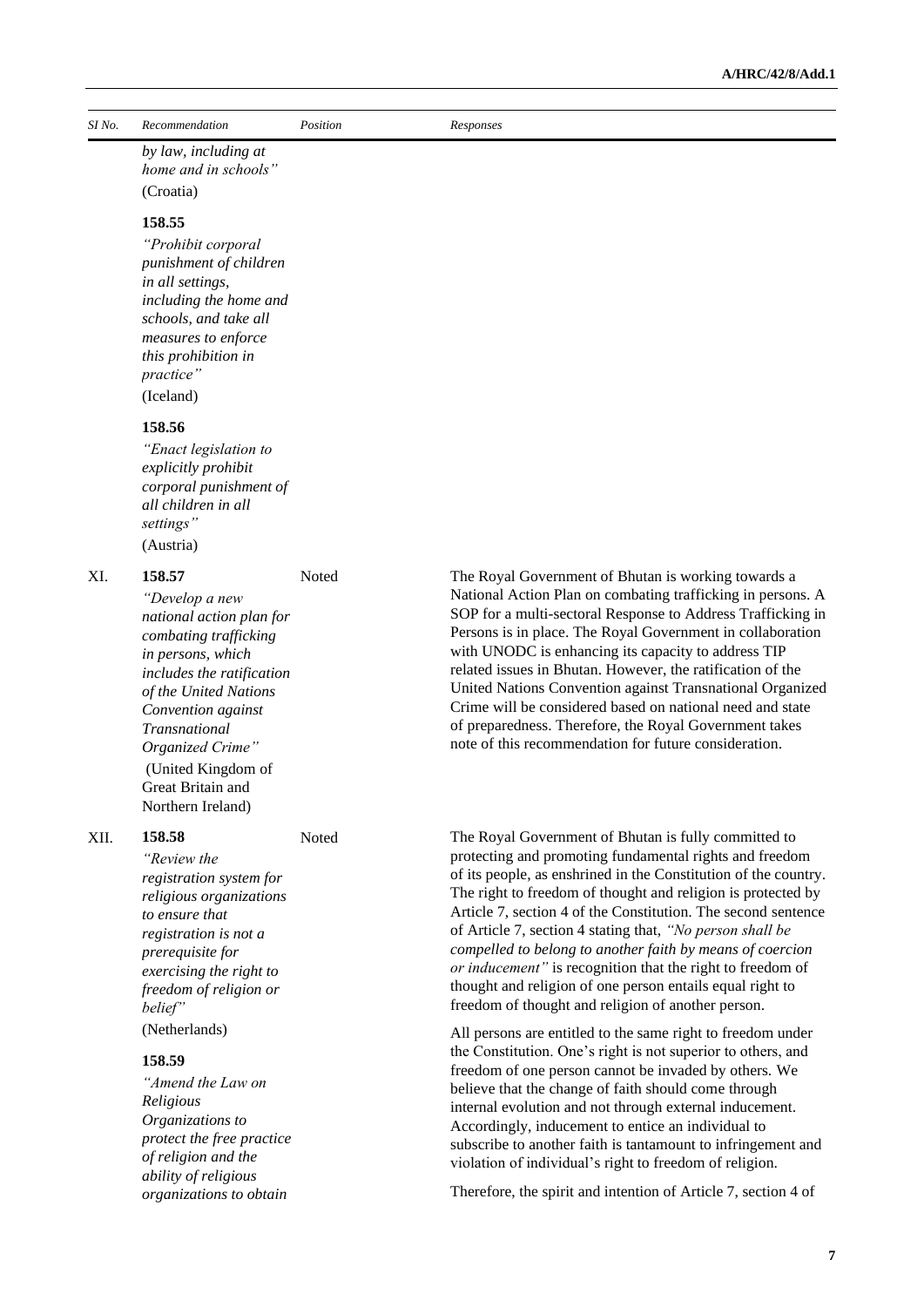| SI No. | Recommendation                                                                                                                                                                                                                                                                           | Position | Responses                                                                                                                                                                                                                                                                                                                                                                                                                                                                                                                                                                                                                                                     |
|--------|------------------------------------------------------------------------------------------------------------------------------------------------------------------------------------------------------------------------------------------------------------------------------------------|----------|---------------------------------------------------------------------------------------------------------------------------------------------------------------------------------------------------------------------------------------------------------------------------------------------------------------------------------------------------------------------------------------------------------------------------------------------------------------------------------------------------------------------------------------------------------------------------------------------------------------------------------------------------------------|
|        | legal status" (United<br><b>States of America)</b>                                                                                                                                                                                                                                       |          | the Constitution is to protect the rights of an individual to<br>practice a faith of his or her choosing from those who may<br>compel or induce or entice, and not to limit the rights.                                                                                                                                                                                                                                                                                                                                                                                                                                                                       |
|        | 158.60<br>"Ensure respect for the<br>rights of individuals<br>belonging to religious<br>communities and<br>ensure their inclusion<br>by facilitating the<br>registration of minority<br>religious groups"<br>(Canada)                                                                    |          | Registration of religious organization is not a prerequisite<br>for practice. Religious groups are free to practice without<br>registering with the Chhodey Lhentshog (Commission for<br>Religious Organizations).                                                                                                                                                                                                                                                                                                                                                                                                                                            |
|        | 158.61<br>"Ensure freedom of<br>religion and belief and<br>actively combat<br>discrimination against<br>religious minorities"<br>(Estonia)                                                                                                                                               |          |                                                                                                                                                                                                                                                                                                                                                                                                                                                                                                                                                                                                                                                               |
| XIII.  | 158.62<br>"Strengthen measures<br>to combat school<br>dropout, especially of<br>pregnant girls, girls<br>from rural areas and<br>girls belonging to<br>communities<br>discriminated against<br>on grounds of their<br>language, caste, race,<br>religion and any other<br>status" (Peru) | Noted    | As one of the initiatives to retain female students in schools,<br>the Royal Government has started providing free sanitary<br>napkins and other sanitation facilities. In addition to sexual<br>and reproductive health education included in the<br>curriculum, advocacy programs are carried out in secondary<br>schools to raise awareness on teenage pregnancy, mental<br>illness, and substance abuse. However, the recommendation<br>that the girls are discriminated on the grounds of their<br>language, caste, race, religion etc. is factually incorrect.<br>Therefore, this recommendation does not enjoy the support<br>of the Royal Government. |
| XIV.   | 158.63<br>"Enable women to<br>transmit Bhutanese<br>nationality to their<br>children under the<br>same conditions as<br>men"<br>(France)                                                                                                                                                 | Noted    | On the matter of citizenship, the Constitution of Bhutan is<br>very clear. As in any other country, there are clear<br>procedures and criteria laid down to obtain citizenship,<br>irrespective of ethnicity, gender or religion. These criteria<br>are followed both in letter and spirit. Besides natural born<br>citizenship, there are two avenues to obtain citizenship<br>through a) registration and b) naturalization.<br>Since the enactment of the Constitution of Bhutan in 2008,                                                                                                                                                                  |
|        |                                                                                                                                                                                                                                                                                          |          | more than ten thousand applicants have been granted<br>citizenship till date. These include people from all walks of<br>life, ethnicity and gender.                                                                                                                                                                                                                                                                                                                                                                                                                                                                                                           |
| XV.    | 158.64<br>"Take all necessary<br>measures to end the<br>practice of child<br>marriage and define<br>child marriage as an<br>offence in the Criminal<br>Code"<br>(Belgium)                                                                                                                | Noted    | Article 9, section 18 of the Constitution of Bhutan protects<br>children against all forms of discrimination and exploitation<br>including trafficking, prostitution, abuse, violence,<br>degrading treatment and economic exploitation. The Penal<br>Code of Bhutan further criminalizes the rape of a child.<br>Further, the Child Care & Protection Act clearly specifies<br>the age of children as all persons below 18 years of age.<br>Child marriage is prohibited and marriage certificates are<br>not issued to persons below 18 years. Additional efforts to<br>prevent child marriage include the Ministry of Health's                             |